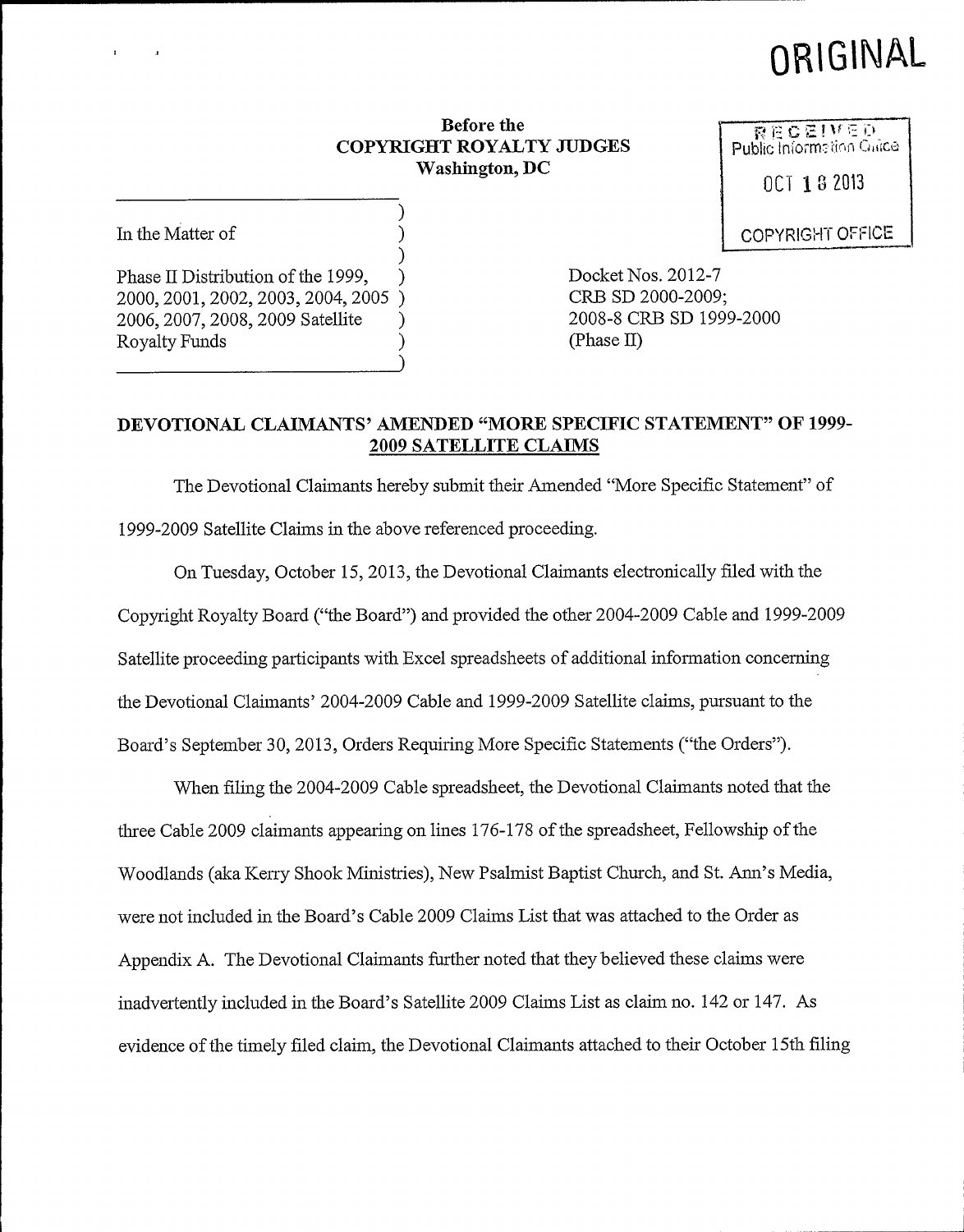the 2009 Cable Claim submission receipt for the joint claim including Fellowship of the Woodlands (aka Ikerry Shook Ministries), New Psalmist Baptist Church, and St. Ann's Media.

After bringing this error to the Board's attention, both in the Devotional Claimants' cable filing on October 15, 2013, and in a separate email request on October 14, 2013, the Board updated its 2009 Cable and Satellite Claims lists on October 17, 2013, to remove 2009 Satellite claim no. 147 from the Satellite list and re-number it as 2009 Cable claim no. 631, the joint claim of Fellowship of the Woodlands (aka Kerry Shook Ministries), New Psalmist Baptist Church, and St. Ann's Media. An excerpt of the Board's updated 2009 Satellite Claims list removing claim no. 147 is attached.

In light ofthe Board's updated 2009 Claims lists, the Devotional Claimants hereby submit their Amended "More Specific Statements" to remove 2009 Satellite claim no. 147 from their 1999-2009 Satellite Claims spreadsheet. The Devotional Claimants request that the Board circulate the updated 2009 Claims lists to all participants in this proceeding.

October 18, 2013 Respectfully submitted,

Clifford M. Harrington (D.C. Bar No. 218107) Matthew J. MacLean (D.C. Bar No. 479257) Victoria N. Lynch (D.C. Bar No. 1001445) PILLSBURY WINTHROP SHAW PITTMAN LLP P.O. Box 57197 Washington, DC 20036-9997 Telephone: 202-663-8525; Facsimile: 202-663-8007 E-Mail: Clifford.Harrington@PillsburyLaw.com Counsel for Devotional Claimants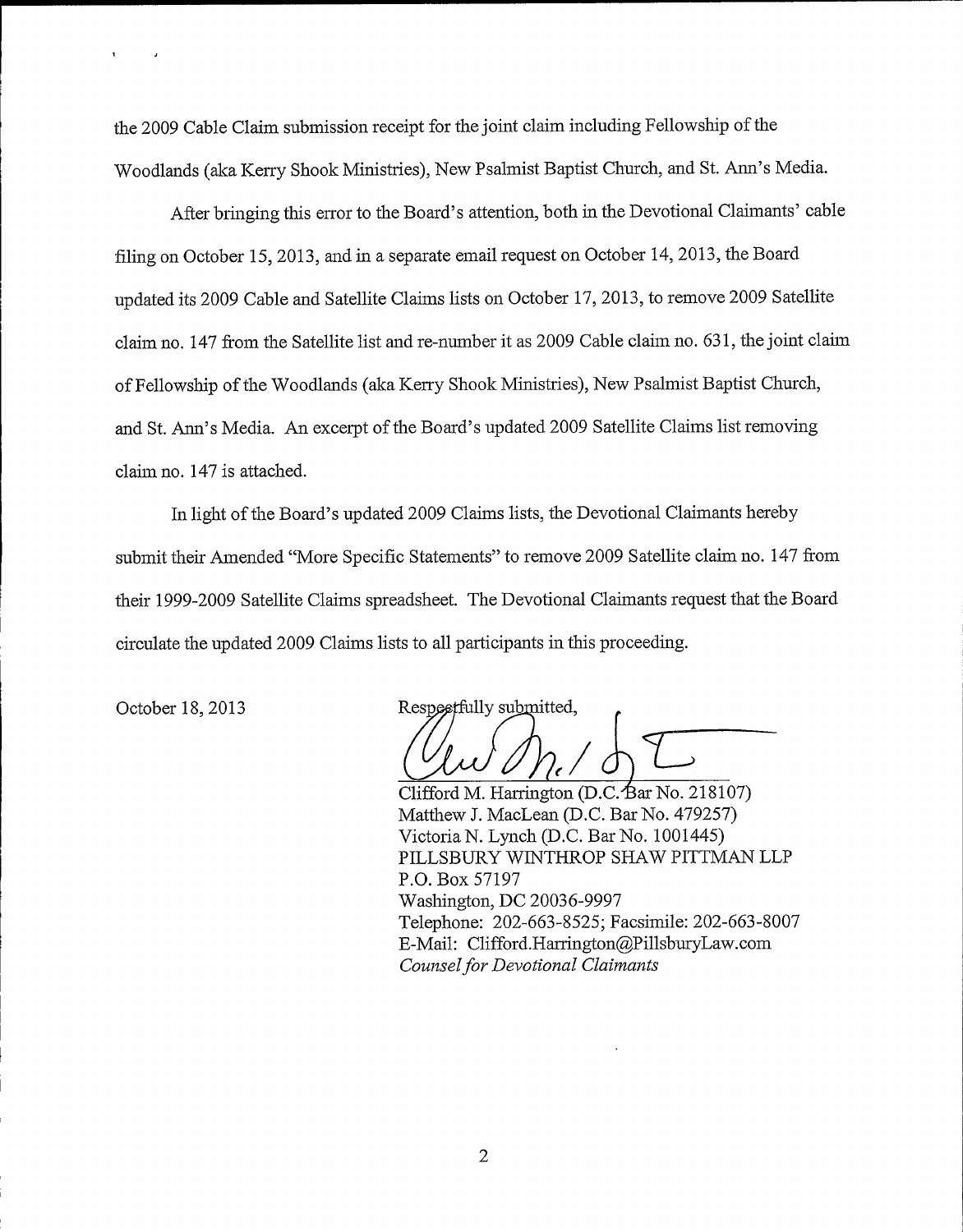### CERTIFICATE OF SERVICE

 $\mathbf{r}$ 

 $\mathcal{A}$ 

I, Victoria N. Lynch, hereby certify that a copy of the foregoing "AMENDED 'MORE SPECIFIC STATEMENT' OF 1999-2009 SATELLITE CLAIMS" was sent by overnight delivery via Federal Express, and electronically delivery, this 18<sup>th</sup> day of October, 2013 to the following:

| INDEPENDENT PRODUCERS GROUP         | PROGRAM SUPPLIERS                    |
|-------------------------------------|--------------------------------------|
| Brian D. Boydston                   | Gregory O. Olaniran                  |
| Pick & Boydston, LLP                | Lucy Holmes Plovnick                 |
| 10786 Le Conte Avenue               | Mitchell Silberberg & Knupp LLP      |
| Los Angeles, CA 90024               | 1818 N Street, NW                    |
| brianb@ix.netcom.com                | 8 <sup>th</sup> Floor                |
|                                     | Washington, DC 20036                 |
|                                     | goo@msk.com                          |
|                                     | lhp@msk.com                          |
| JOINT SPORTS CLAIMANTS              | BILLY GRAHAM EVANGELISTIC            |
| Robert Alan Garrett                 | <b>ASSOCIATION</b>                   |
| Stephen K. Marsh                    | Edward S. Hammerman                  |
| Arnold & Porter LLP                 | Hammerman PLLC d/b/a Intermediary    |
| 555 Twelfth Street, NW              | Copyright Royalty Services           |
| Washington, DC 20004-1206           | 5335 Wisconsin Ave. N.W., Suite 440  |
| Robert.garrett@aporter.com          | Washington, D.C. 20015-2054          |
| Stephen.marsh@aporter.com           | ted@copyrightroyalties.com           |
|                                     | jarnot@bgea.org                      |
| <b>BROADCASTER CLAIMANTS GROUP</b>  | DAVID POWELL                         |
| John I. Stewart, Jr.                | David Powell, pro se                 |
| Jennifer H. Burdman                 | P.O. Box 010950                      |
| lAnn Mace                           | Miami, FL 33101                      |
| Crowell & Moring LLP                | davidpowell008@yahoo.com             |
| 1001 Pennsylvania Ave., NW          |                                      |
| Washington, D.C. 20004              |                                      |
| istewart@crowell.com                |                                      |
|                                     |                                      |
|                                     |                                      |
| WORD OF GOD FELLOWSHIP D/B/A        | HOME SHOPPING NETWORK, INC.          |
| DAYSTAR TELEVISION NETWORK          | AND JOINT PETITIONERS                |
| Gregory H. Guillot                  | Arnold P. Lutzker                    |
| Gregory H. Guillot, P.C.            | Lutzker & Lutzker LLP                |
| 13455 Noel Road, #1000              | 1233 $20^{th}$ Street, NW, Suite 703 |
| Dallas, TX 75240                    | Washington, D.C. 20036               |
| $\text{gregory}(a)$ guillot-law.com | arnie@lutzker.com                    |
| arnold.torres@daytar.com            |                                      |

Victoria M. Lynth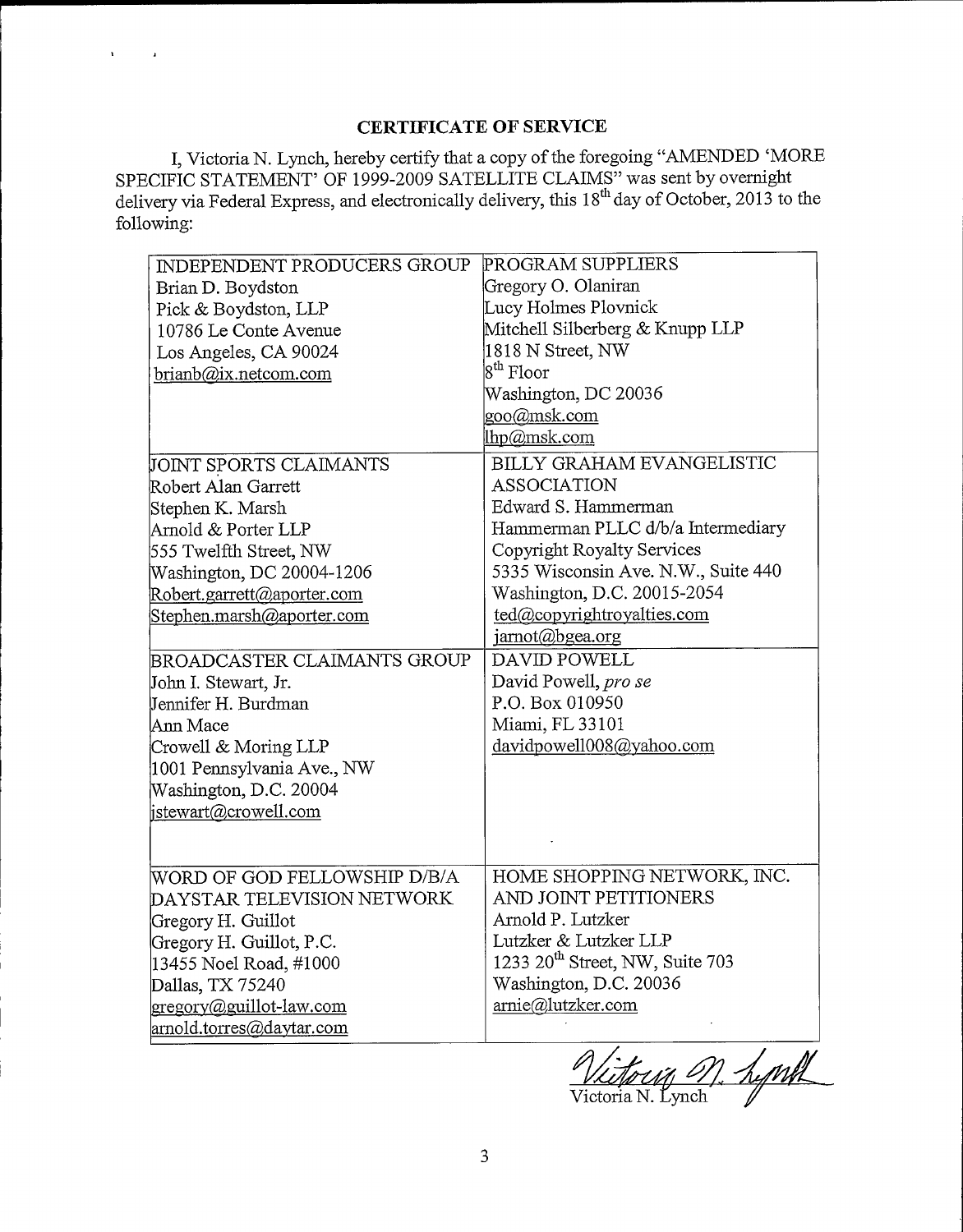$\bar{1}$ 

 $\bar{\mathbf{r}}$ 

| 143 | ComCorp of Texas License<br>Corp./KMSS-TV                                   | Shreveport     | LA             | $7 - 27 - 10$ |
|-----|-----------------------------------------------------------------------------|----------------|----------------|---------------|
| 144 | WSFA License Subsidiary, LLC                                                | Montgomery     | AL             | $7 - 27 - 10$ |
| 145 | Barrington Myrtle Beach LLC                                                 | Conway         | <b>SC</b>      | $7 - 27 - 10$ |
| 146 | KLTV/KTRE LLC                                                               | Tyler          | <b>TX</b>      | $7 - 27 - 10$ |
| 147 | NUMBER NOT USED                                                             |                |                |               |
| 148 | <b>KLTV/KTRE</b>                                                            | Pollok         | <b>TX</b>      | $7 - 27 - 10$ |
| 149 | SESAC, Inc.                                                                 | New York       | NY             | $7 - 27 - 10$ |
| 150 | Connection III Entertainment Corp.                                          | Los Angeles    | CA             | $7 - 27 - 10$ |
| 151 | Martha Stewart living Omnimedia, Inc.                                       | New York       | NY             | $7 - 27 - 10$ |
| 152 | (JOINT) Ole Media Managament L.P.                                           | Toronto        | ON             | $7 - 28 - 10$ |
| 153 | (JOINT) FremantleMedia North                                                | <b>Burbank</b> | CA             | $7 - 28 - 10$ |
|     | America, Inc.                                                               |                |                |               |
| 154 | (JOINT) WDAF-TV                                                             | Kansas City    | <b>MO</b>      | $7 - 28 - 10$ |
| 155 | New World Communications of Atlanta,                                        | Washington     | DC             | $7 - 28 - 10$ |
|     | Inc. WAGA-TV                                                                |                |                |               |
| 156 | High Plains Broadcasting, Inc/WOAI-                                         | San Antonio    | <b>TX</b>      | $7 - 28 - 10$ |
|     | TV                                                                          |                |                |               |
| 157 | World Wrestling Entertainment, Inc.                                         | Stamford       | <b>CT</b>      | $7 - 29 - 10$ |
| 158 | USA Track & Field, Inc.                                                     | Indianapolis   | $\mathbb{N}$   | $7 - 29 - 10$ |
| 159 | Liberty University                                                          | Lynchburg      | VA             | $7 - 29 - 10$ |
| 160 | Colleen Halt, World Harvest Television                                      | South Bend     | ${\rm I\!N}$   | $7 - 29 - 10$ |
| 161 | KMOV-TV, Inc.                                                               | St. Louis      | MO             | $7 - 29 - 10$ |
| 162 | KTTC Television, Inc.                                                       | Rochester      | <b>MN</b>      | $7 - 29 - 10$ |
| 163 | Brian James Downey, United Feature                                          | Columbus       | O <sub>H</sub> | $7 - 29 - 10$ |
|     | Syndicate, Inc.                                                             |                |                |               |
| 164 | Fox Television Stations, Inc. KTTV                                          | Washington     | DC             | $7 - 29 - 10$ |
| 165 | Fox Television Stations, Inc. KMSP-TV                                       | Washington     | DC             | $7 - 29 - 10$ |
| 166 | Fox Television Stations, Inc. WNYW                                          | Washington     | DC             | $7 - 29 - 10$ |
| 167 | Fox Television Stations, Inc. WWOR,                                         | Washington     | DC             | $7 - 29 - 10$ |
|     | TV                                                                          |                |                |               |
| 168 | Community Television of Ohio License,                                       | Cleveland      | OH             | $7 - 29 - 10$ |
|     | <b>LLC</b>                                                                  |                |                |               |
| 169 | (JOINT) American Broadcasting                                               | New York       | NY             | $7 - 29 - 10$ |
|     | Companies, Inc., Greengrass                                                 |                |                |               |
|     | Productions, Inc., ABC Studios                                              |                |                |               |
| 170 | SFM Entertainment LLC, Fred                                                 | New York       | NY             | $7 - 29 - 10$ |
|     | Rappoport Company, Inc.                                                     |                |                |               |
| 171 | (JOINT) Univision Communications Inc.,                                      | Los Angeles    | <b>CA</b>      | $7 - 29 - 10$ |
|     | The Univision Network Limited<br>Partnership, Telfurtura Network, Univision |                |                |               |
|     | of Atlanta Inc., Telefutura Television                                      |                |                |               |
|     | Group, Inc.                                                                 |                |                |               |
| 172 | Proctor & Gamble Productions, Inc.                                          | Cincinnati     | OH             | $7 - 30 - 10$ |
| 173 | Whitney Gayle Dienger, Newport                                              | Cincinnati     | <b>OH</b>      | $7 - 30 - 10$ |
|     | Television LLC                                                              |                |                |               |

 $\sim 10^{-11}$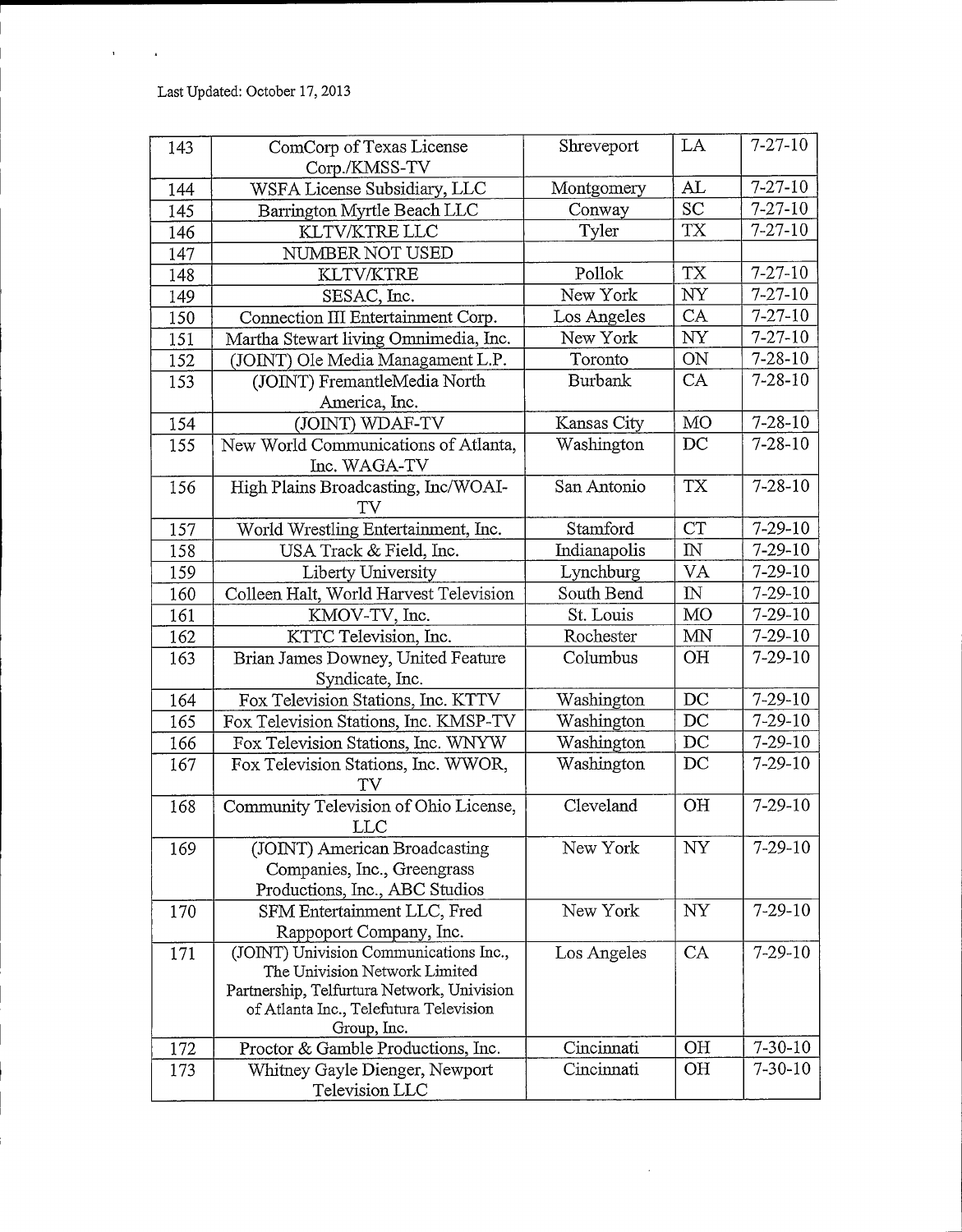| Claimant                                                                | <b>Claim Year</b> | Claim<br><b>Number</b> | <b>Claim Type</b> | <b>Claimant Category</b> |
|-------------------------------------------------------------------------|-------------------|------------------------|-------------------|--------------------------|
| The Christian Broadcasting Network, Inc.                                | 1999              | 143                    | Ι                 | Devotional               |
| Coral Ridge Ministries Media, Inc.                                      | 1999              | 110                    |                   | Devotional               |
| Crystal Cathedral Ministries, Inc.                                      | 1999              | 166                    |                   | Devotional               |
| In Touch Ministries, Inc.                                               | 1999              | 109                    | T                 | Devotional               |
| Oral Roberts Evangelistic Association, Inc.                             | 1999              | 111                    | Ï                 | Devotional               |
|                                                                         |                   |                        |                   |                          |
|                                                                         |                   |                        |                   |                          |
| Amazing Facts, Inc.                                                     | 2000              | 47                     |                   | Devotional               |
| The Christian Broadcasting Network, Inc.                                | 2000              | 82                     | I                 | Devotional               |
| Coral Ridge Ministries Media, Inc.                                      | 2000              | 38                     |                   | Devotional               |
| Cottonwood Christian Center                                             | 2000              | 46                     | I                 | Devotional               |
| Crystal Cathedral Ministries, Inc.                                      | 2000              | 132                    | $\overline{1}$    | Devotional               |
| Faith For Today, Inc.                                                   | 2000              | 40                     | Ï                 | Devotional               |
| In Touch Ministries, Inc.                                               | 2000              | 79                     | $\bar{I}$         | Devotional               |
| It Is Written                                                           | 2000              | 41                     | $\overline{1}$    | Devotional               |
| John Hagee Ministries, Inc. (aka Global Evangelism<br>Television)       | 2000              | 89                     | $\mathbf I$       | Devotional               |
| Joyce Meyer Ministries, Inc. (f/k/a Life In The Word,<br>$ Inc.\rangle$ | 2000              | 42                     | Ι                 | Devotional               |
| Liberty Broadcasting Network, Inc.<br>ya n                              | 2000              | 150                    |                   | Devotional               |
| Oral Roberts Evangelistic Association, Inc.                             | 2000              | 39                     |                   | Devotional               |
| <b>RBC Ministries</b>                                                   | 2000              | 43                     |                   | Devotional               |
| Rhema Bible Church (aka Kenneth Hagin Ministries)                       | 2000              | 44                     | I                 | Devotional               |
| Speak The Word Church International                                     | 2000              | 45                     | I                 | Devotional               |
|                                                                         |                   |                        |                   |                          |
|                                                                         |                   |                        |                   |                          |
| Amazing Facts, Inc.                                                     | 2001              | 187                    | T                 | Devotional               |
| WCLF TV Christian Television Corp., Inc.                                | 2001              | 134                    | I                 | Devotional               |
| The Christian Broadcasting Network, Inc.                                | 2001              | 132                    |                   | Devotional               |
| Coral Ridge Ministries Media, Inc.                                      | 2001              | 100                    | I                 | Devotional               |
| Cottonwood Christian Center                                             | 2001              | 189                    | I                 | Devotional               |
| Crystal Cathedral Ministries, Inc.                                      | 2001              | 153                    | I                 | Devotional               |
| Faith For Today, Inc.                                                   | 2001              | 191                    | I                 | Devotional               |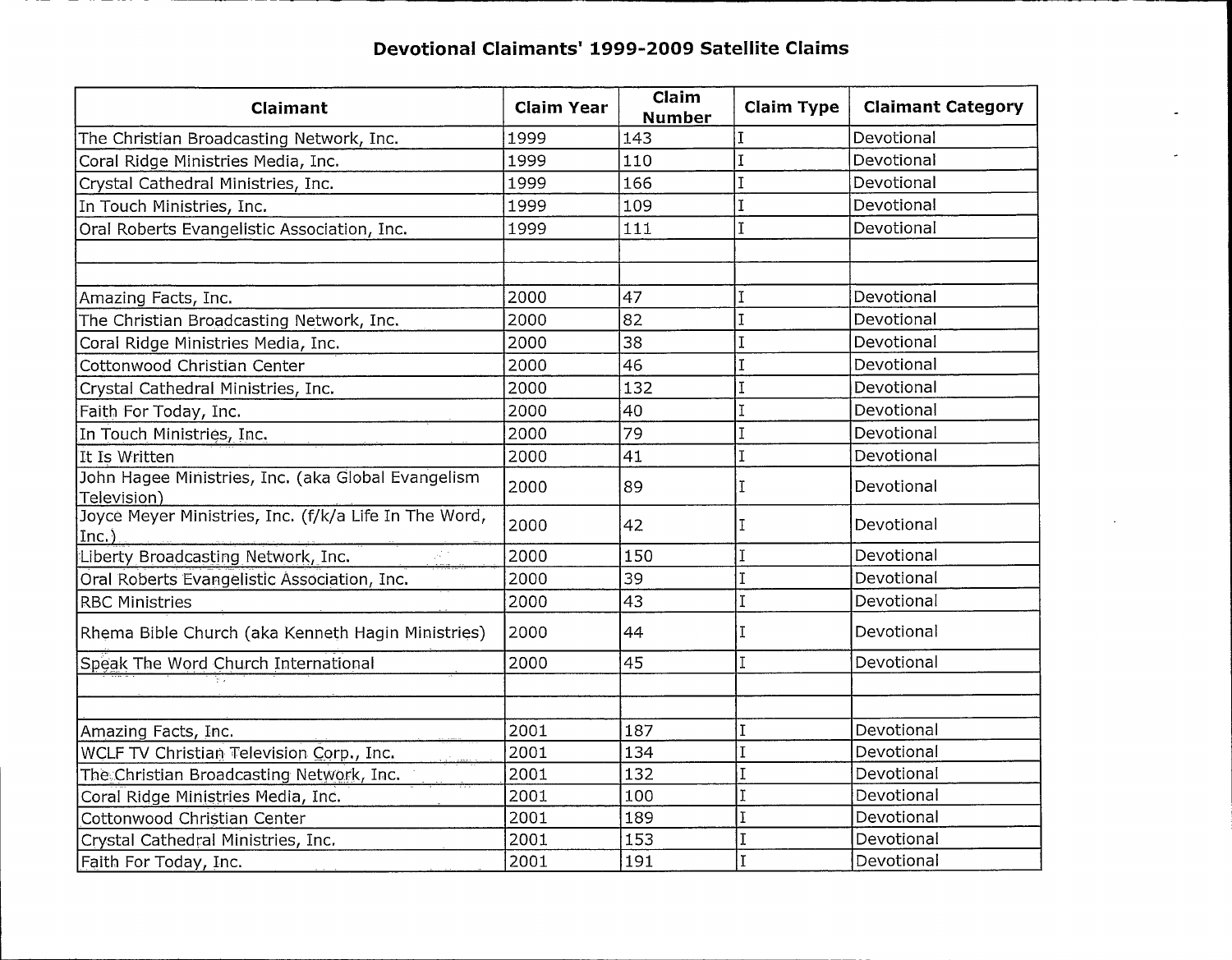| In Touch Ministries, Inc.                                                      | 2001 | 170 | I           | Devotional |
|--------------------------------------------------------------------------------|------|-----|-------------|------------|
| It Is Written                                                                  | 2001 | 192 |             | Devotional |
| John Hagee Ministries, Inc. (aka Global Evangelism<br>Television)              | 2001 | 83  | I           | Devotional |
| Liberty Broadcasting Network, Inc.                                             | 2001 | 168 | I           | Devotional |
| Joyce Meyer Ministries, Inc. (f/k/a Life In The Word,<br> Inc.)                | 2001 | 196 |             | Devotional |
| Oral Roberts Evangelistic Association, Inc.                                    | 2001 | 99  | I           | Devotional |
| Rhema Bible Church (aka Kenneth Hagin Ministries)                              | 2001 | 194 | T           | Devotional |
| <b>RBC Ministries</b>                                                          | 2001 | 197 | I           | Devotional |
| Speak The Word Church International                                            | 2001 | 199 | I           | Devotional |
|                                                                                |      |     |             |            |
|                                                                                |      |     |             |            |
| Amazing Facts, Inc.                                                            | 2002 | 178 |             | Devotional |
| American Religious Town Hall, Inc.                                             | 2002 | 179 | I           | Devotional |
| WCLF TV Christian Television Corp., Inc.                                       | 2002 | 256 | I           | Devotional |
| The Christian Broadcasting Network, Inc.                                       | 2002 | 47  |             | Devotional |
| Coral Ridge Ministries Media, Inc.                                             | 2002 | 98  |             | Devotional |
| Cottonwood Christian Center                                                    | 2002 | 183 |             | Devotional |
| Crystal Cathedral Ministries, Inc.                                             | 2002 | 154 |             | Devotional |
| Evangelical Lutheran Church in America                                         | 2002 | 187 | I           | Devotional |
| Faith For Today, Inc.                                                          | 2002 | 188 | I           | Devotional |
| Family Worship Center Church, Inc. (d/b/a Jimmy<br><b>Swaggart Ministries)</b> | 2002 | 191 | T           | Devotional |
| In Touch Ministries, Inc.                                                      | 2002 | 9   | I           | Devotional |
| It Is Written                                                                  | 2002 | 199 | I           | Devotional |
| John Hagee Ministries, Inc. (aka Global Evangelism<br>Television)              | 2002 | 74  | I           | Devotional |
| Joyce Meyer Ministries, Inc. (f/k/a Life In The Word,<br>Inc.)                 | 2002 | 207 | T           | Devotional |
| <b>RBC Ministries</b>                                                          | 2002 | 221 | $\mathbf I$ | Devotional |
| Rhema Bible Church (aka Kenneth Hagin Ministries)                              | 2002 | 222 | I           | Devotional |
| Speak the Word Church International                                            | 2002 | 224 | I           | Devotional |
|                                                                                |      |     |             |            |
|                                                                                |      |     |             |            |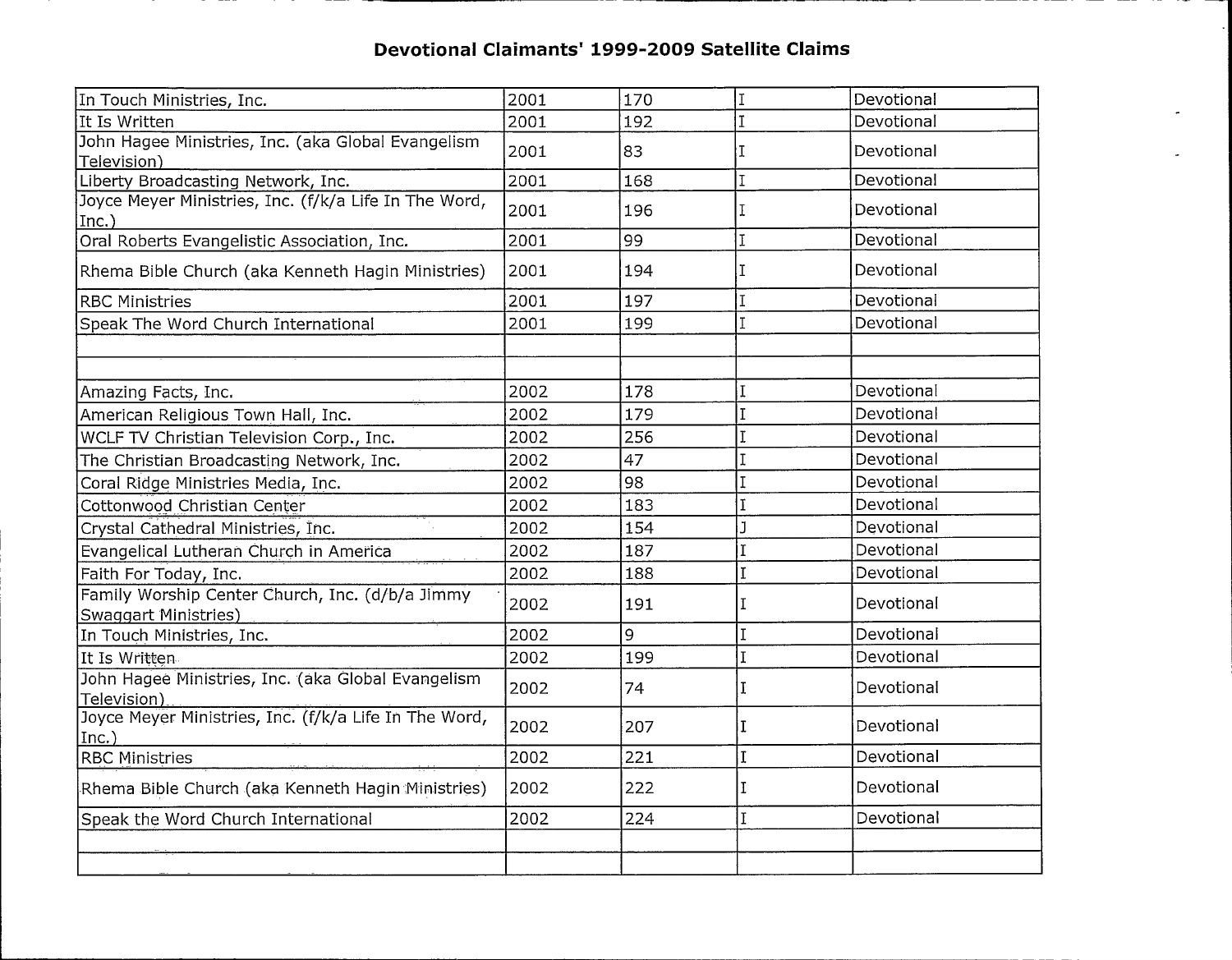$-$ 

 $\sim$ 

 $-$ 

| Amazing Facts, Inc.                                               | 2003 | 49  | Ţ              | Devotional |
|-------------------------------------------------------------------|------|-----|----------------|------------|
| American Religious Town Hall, Inc.                                | 2003 | 48  |                | Devotional |
| The Christian Broadcasting Network, Inc.                          | 2003 | 140 | Ĩ              | Devotional |
| Coral Ridge Ministries Media, Inc.                                | 2003 | 153 |                | Devotional |
| Cottonwood Christian Center                                       | 2003 | 43  |                | Devotional |
| Crenshaw Christian Center                                         | 2003 | 42  |                | Devotional |
| Crystal Cathedral Ministries, Inc.                                | 2003 | 202 | I              | Devotional |
| Evangelical Lutheran Church in America                            | 2003 | 38  |                | Devotional |
| Faith For Today, Inc.                                             | 2003 | 37  | $\mathbf I$    | Devotional |
| In Touch Ministries, Inc.                                         | 2003 | 95  | $\overline{1}$ | Devotional |
| It Is Written                                                     | 2003 | 34  | I              | Devotional |
| John Hagee Ministries, Inc. (aka Global Evangelism<br>Television) | 2003 | 156 | I              | Devotional |
| Joyce Meyer Ministries, Inc. (f/k/a Life In the Word,<br>Inc.     | 2003 | 31  | I              | Devotional |
| Liberty Broadcasting Network, Inc.                                | 2003 | 218 | I              | Devotional |
| <b>RBC Ministries</b>                                             | 2003 | 27  | $\overline{1}$ | Devotional |
| Rhema Bible Church (aka Kenneth Hagin Ministries)                 | 2003 | 32  | I              | Devotional |
| Speak The Word Church International                               | 2003 | 24  | $\mathsf{T}$   | Devotional |
|                                                                   |      |     |                |            |
|                                                                   |      |     |                |            |
| Amazing Facts, Inc.                                               | 2004 | 75  |                | Devotional |
| Cottonwood Christian Center                                       | 2004 | 75  |                | Devotional |
| Crenshaw Christian Center                                         | 2004 | 75  |                | Devotional |
| It Is Written                                                     | 2004 | 75  | ٦              | Devotional |
| Joyce Meyer Ministries, Inc. (f/k/a Life In the Word,<br>Inc.)    | 2004 | 75  |                | Devotional |
| <b>RBC Ministries</b>                                             | 2004 | 75  |                | Devotional |
| Reginald B: Cherry Ministries<br>$\mathbb{F}_q$ ?                 | 2004 | 75  | J              | Devotional |
| Rhema Bible Church (aka Kenneth Hagin Ministries)                 | 2004 | 75  |                | Devotional |
| Speak The Word Church International                               | 2004 | 75  |                | Devotional |
| The Christian Broadcasting Network, Inc.                          | 2004 | 129 | I.             | Devotional |
| Coral Ridge Ministries Media, Inc.                                | 2004 | 41  |                | Devotional |
| Crystal Cathedral Ministries, Inc.                                | 2004 | 236 | I              | Devotional |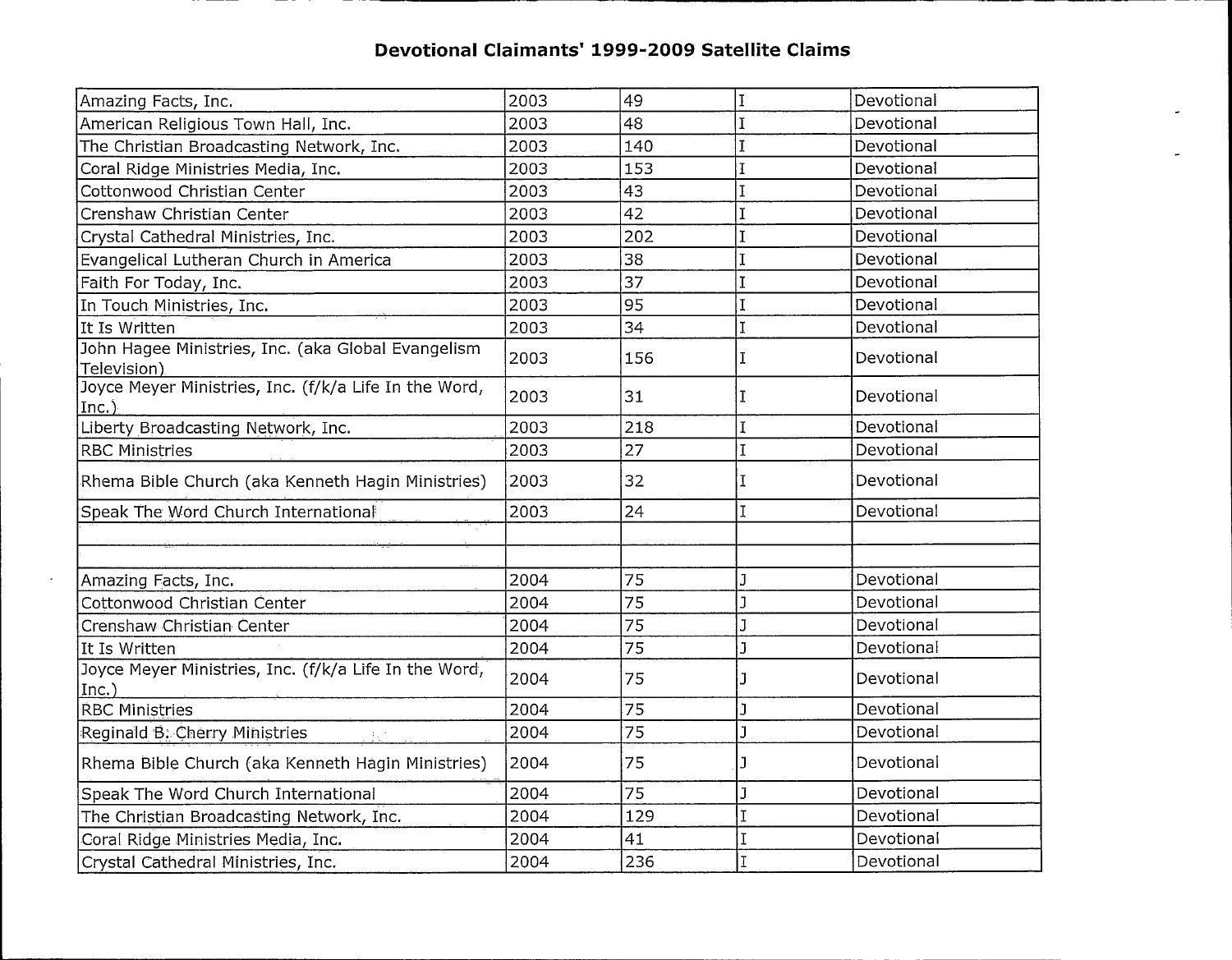$\overline{\phantom{0}}$ 

 $- -$ 

| In Touch Ministries, Inc.                                                            | 2004 | 24             |              | Devotional |
|--------------------------------------------------------------------------------------|------|----------------|--------------|------------|
| Liberty Broadcasting Network, Inc.                                                   | 2004 | 170            |              | Devotional |
|                                                                                      |      |                |              |            |
|                                                                                      |      |                |              |            |
| <b>Intermediary Copyright Royalty Services (Devotional</b><br>Television Broadcasts) | 2005 | 2              | J.           | Devotional |
| Amazing Facts, Inc.                                                                  | 2005 | 2              |              | Devotional |
| American Religious Town Hall, Inc.                                                   | 2005 | $\overline{2}$ | $\mathbf{1}$ | Devotional |
| Cottonwood Christian Center                                                          | 2005 | $\overline{2}$ | J            | Devotional |
| Crenshaw Christian Center                                                            | 2005 | $\overline{2}$ |              | Devotional |
| It Is Written                                                                        | 2005 | $\overline{2}$ |              | Devotional |
| Joyce Meyer Ministries, Inc. (f/k/a Life In the Word,<br>Inc.)                       | 2005 | 2              |              | Devotional |
| <b>RBC Ministries</b>                                                                | 2005 | 2              |              | Devotional |
| Reginald B. Cherry Ministries                                                        | 2005 | $\overline{2}$ | J            | Devotional |
| Rhema Bible Church (aka Kenneth Hagin Ministries)                                    | 2005 | 2              |              | Devotional |
| Speak the Word Church International                                                  | 2005 | $\overline{2}$ |              | Devotional |
| The Christian Broadcasting Network, Inc.                                             | 2005 | 202            |              | Devotional |
| Coral Ridge Ministries Media, Inc.                                                   | 2005 | 121            |              | Devotional |
| Crystal Cathedral Ministries, Inc.                                                   | 2005 | 209            | I            | Devotional |
| In Touch Ministries, Inc.                                                            | 2005 | 1              | I            | Devotional |
| John Hagee Ministries, Inc. (aka Global Evangelism<br>Television)                    | 2005 | 181            | I            | Devotional |
| Liberty Broadcasting Network, Inc.                                                   | 2005 | 222            | I            | Devotional |
|                                                                                      |      |                |              |            |
|                                                                                      |      |                |              |            |
| Intermediary Copyright Royalty Services (Devotional<br>Programming)                  | 2006 | 217            | J            | Devotional |
| Amazing Facts, Inc.                                                                  | 2006 | 217            |              | Devotional |
| American Religious Town Hall, Inc.                                                   | 2006 | 217            |              | Devotional |
| Cottonwood Christian Center                                                          | 2006 | 217            | J            | Devotional |
| Crenshaw Christian Center                                                            | 2006 | 217            |              | Devotional |
| Family Worship Center Church, Inc. (d/b/a Jimmy<br><b>Swaggart Ministries)</b>       | 2006 | 217            |              | Devotional |
| It Is Written                                                                        | 2006 | 217            | ı            | Devotional |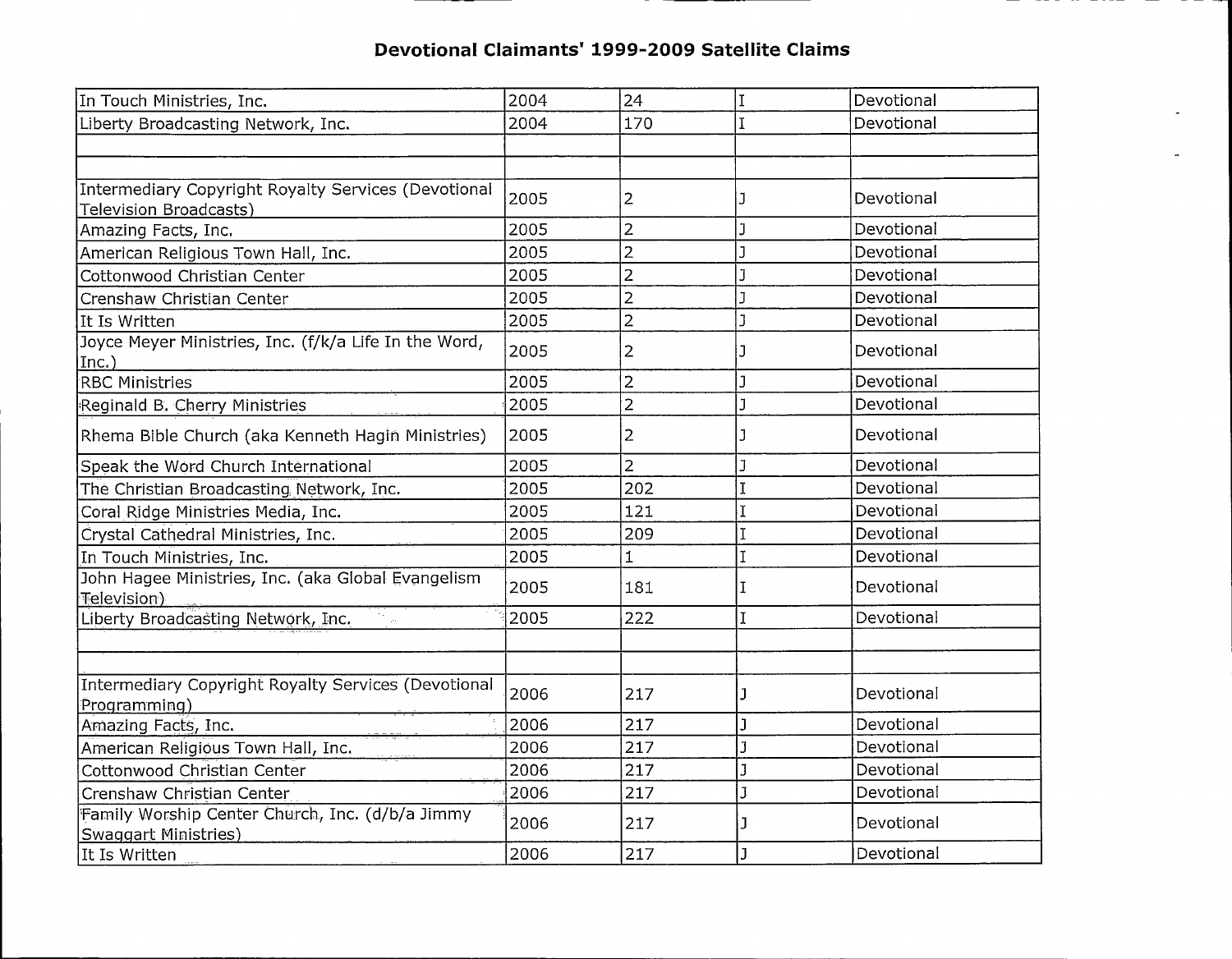\_\_\_\_\_\_\_

 $-$ 

 $\overline{\phantom{0}}$  $-$ 

| Joyce Meyer Ministries, Inc. (f/k/a Life In the Word,<br> Inc.)                | 2006 | 217 |              | Devotional |
|--------------------------------------------------------------------------------|------|-----|--------------|------------|
| <b>RBC Ministries</b>                                                          | 2006 | 217 |              | Devotional |
| Ron Phillips Ministries                                                        | 2006 | 217 |              | Devotional |
| Speak the Word Church International                                            | 2006 | 217 | J            | Devotional |
| WCLF TV Christian Television Corp., Inc.                                       | 2006 | 356 | I.           | Devotional |
| The Christian Broadcasting Network, Inc.                                       | 2006 | 345 | Ĩ            | Devotional |
| Coral Ridge Ministries Media, Inc.                                             | 2006 | 181 | Ī            | Devotional |
| Crystal Cathedral Ministries, Inc.                                             | 2006 | 182 | $\mathbf I$  | Devotional |
| In Touch Ministries, Inc.                                                      | 2006 | 6   | I            | Devotional |
| John Hagee Ministries, Inc. (aka Global Evangelism<br>Television)              | 2006 | 22  | Ι            | Devotional |
| Liberty Broadcasting Network, Inc.                                             | 2006 | 274 | T            | Devotional |
|                                                                                |      |     |              |            |
|                                                                                |      |     |              |            |
| The Christian Broadcasting Network, Inc.                                       | 2007 | 149 |              | Devotional |
| WCLF TV Christian Television Corp., Inc.                                       | 2007 | 86  |              | Devotional |
| WHTN TV Christian Television Network, Inc.                                     | 2007 | 86  |              | Devotional |
| WVLR TV Volunteer Christian Television, Inc.                                   | 2007 | 86  | $\mathbf{I}$ | Devotional |
| WHBR TV Christian Television of Pensacola/Mobile,<br>Inc.                      | 2007 | 86  |              | Devotional |
| Coral Ridge Ministries Media, Inc.                                             | 2007 | 5   |              | Devotional |
| Crystal Cathedral Ministries, Inc.                                             | 2007 | 164 |              | Devotional |
| In Touch Ministries, Inc.                                                      | 2007 | 26  |              | Devotional |
| Liberty Broadcasting Network, Inc.                                             | 2007 | 40  | T            | Devotional |
| Intermediary Copyright Royalty Services                                        | 2007 | 117 | J            | Devotional |
| Amazing Facts, Inc.                                                            | 2007 | 117 | ı            | Devotional |
| American Religious Town Hall, Inc.                                             | 2007 | 117 | ı            | Devotional |
| Cottonwood Christian Center                                                    | 2007 | 117 | Ĩ            | Devotional |
| Crenshaw Christian Center                                                      | 2007 | 117 | ٦            | Devotional |
| Evangelical Lutheran Church in America                                         | 2007 | 117 | J            | Devotional |
| Family Worship Center Church, Inc. (d/b/a Jimmy<br><b>Swaggart Ministries)</b> | 2007 | 117 | ı            | Devotional |
| It Is Written                                                                  | 2007 | 117 | J            | Devotional |
| John Hagee Ministries, Inc. (aka Global Evangelism<br>Television)              | 2007 | 117 | ŋ            | Devotional |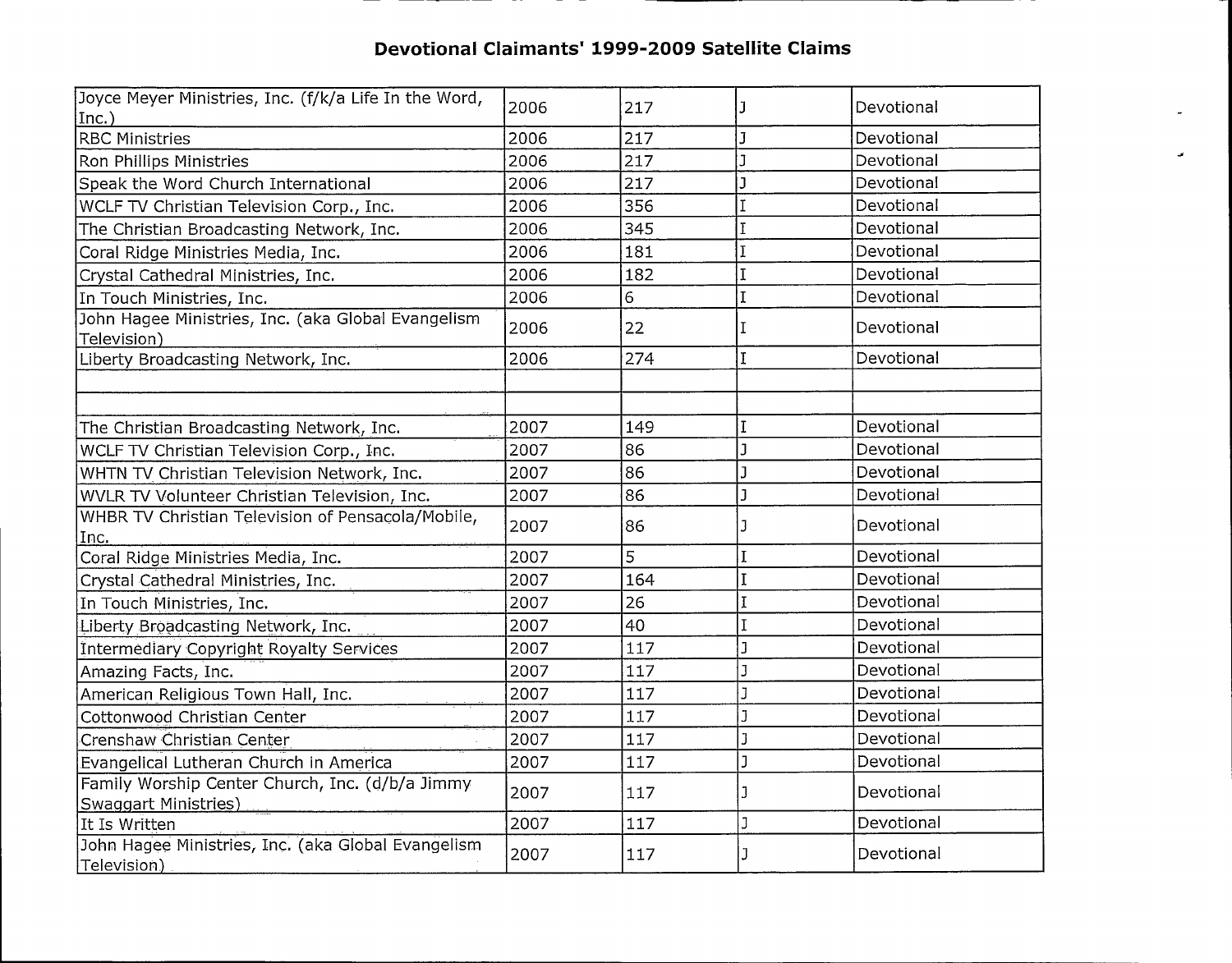| Joyce Meyer Ministries, Inc. (f/k/a Life In the Word,<br>Inc.)                 | 2007 | 117            |              | Devotional |
|--------------------------------------------------------------------------------|------|----------------|--------------|------------|
| Lakewood Church (aka Joel Osteen Ministries)                                   | 2007 | 117            |              | Devotional |
| <b>RBC Ministries</b>                                                          | 2007 | 117            |              | Devotional |
| Ron Phillips Ministries                                                        | 2007 | 117            | ĭ            | Devotional |
| Speak the Word Church International                                            | 2007 | 117            | ٦            | Devotional |
| The Potter's House of Dallas, Inc. (d/b/a T.D. Jakes<br>Ministries)            | 2007 | 117            |              | Devotional |
|                                                                                |      |                |              |            |
| Intermediary Copyright Royalty Services (Devotional<br>Television Broadcasts)  | 2008 | 4              |              | Devotional |
| Amazing Facts, Inc.                                                            | 2008 | 4              |              | Devotional |
| American Religious Town Hall, Inc.                                             | 2008 | 4              |              | Devotional |
| Cottonwood Christian Center                                                    | 2008 | $\overline{4}$ |              | Devotional |
| Crenshaw Christian Center                                                      | 2008 | 4              |              | Devotional |
| Evangelical Lutheran Church in America                                         | 2008 | 4              |              | Devotional |
| Family Worship Center Church, Inc. (d/b/a Jimmy<br><b>Swaggart Ministries)</b> | 2008 | 4              |              | Devotional |
| It Is Written                                                                  | 2008 | 4              | ı            | Devotional |
| John Hagee Ministries, Inc. (aka Global Evangelism<br>Television)              | 2008 | 4              |              | Devotional |
| Joyce Meyer Ministries, Inc. (f/k/a Life In the Word,<br>Inc.)                 | 2008 | 4              | J            | Devotional |
| Lakewood Church (aka Joel Osteen Ministries)                                   | 2008 | 4              | $\mathbf{1}$ | Devotional |
| <b>RBC Ministries</b>                                                          | 2008 | 4              | J            | Devotional |
| Rhema Bible Church (aka Kenneth Hagin Ministries)                              | 2008 | 4              | ٦            | Devotional |
| Ron Phillips Ministries                                                        | 2008 | 4              | ı            | Devotional |
| Speak the Word Church International                                            | 2008 | 4              | ı            | Devotional |
| The Potter's House of Dallas, Inc. (d/b/a T.D. Jakes<br>Ministries)            | 2008 | 4              | ٦            | Devotional |
| Zola Levitt Ministries                                                         | 2008 | 4              | 1            | Devotional |
| The Christian Broadcasting Network, Inc.                                       | 2008 | 154            | T            | Devotional |
| WCLF TV Christian Television Corp., Inc.                                       | 2008 | 30             |              | Devotional |
| WHTN TV Christian Television Network, Inc.                                     | 2008 | 30             |              | Devotional |
| WVLR TV Volunteer Christian Television, Inc.                                   | 2008 | 30             |              | Devotional |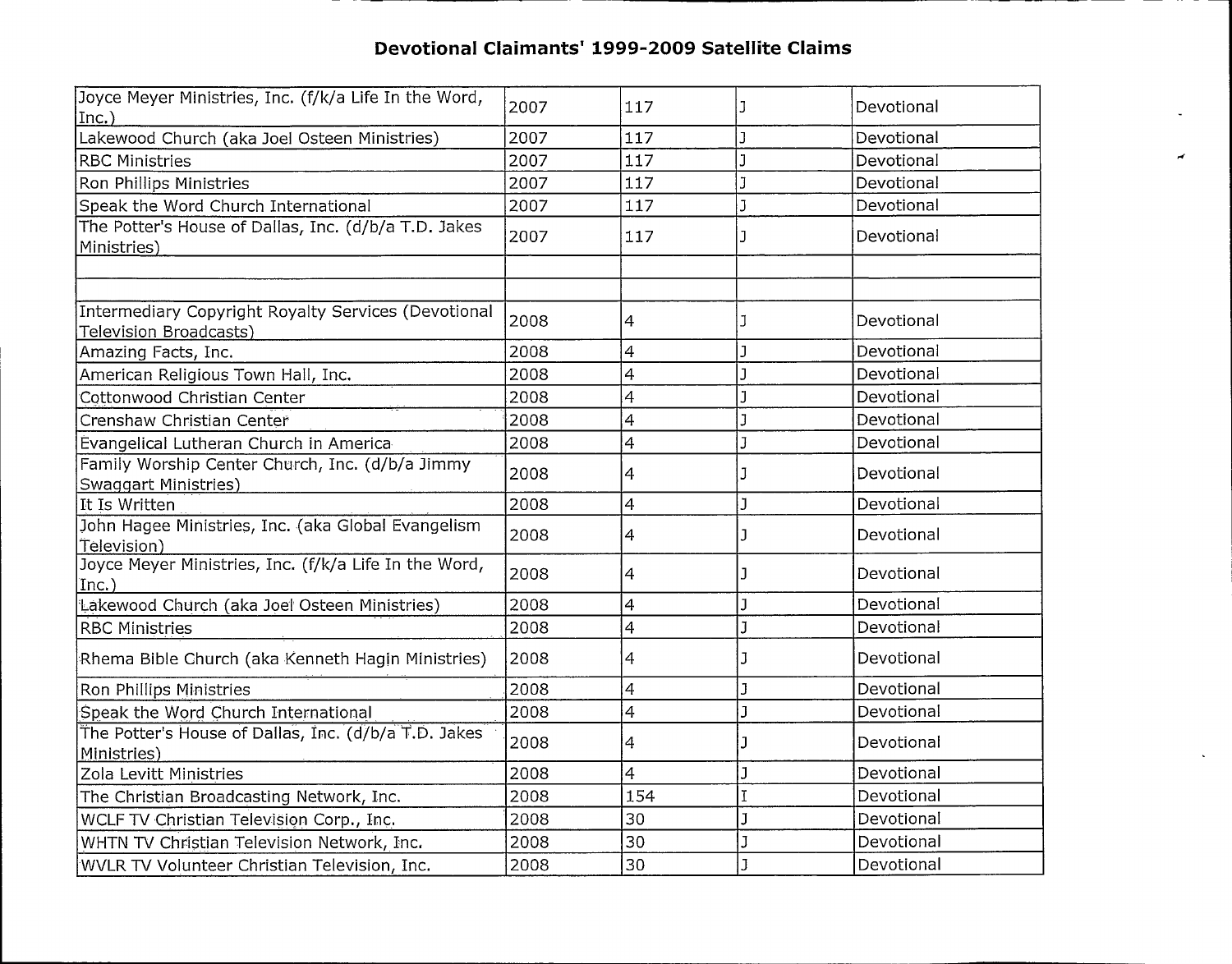$\tilde{\mathcal{A}}$ 

| WHBR TV Christian Television of Pensacola/Mobile,                              | 2008 | 30  | J | Devotional |
|--------------------------------------------------------------------------------|------|-----|---|------------|
| Inc.                                                                           |      |     |   |            |
| Coral Ridge Ministries Media, Inc.                                             | 2008 | 39  |   | Devotional |
| Crystal Cathedral Ministries, Inc.                                             | 2008 | 186 |   | Devotional |
| Liberty Broadcasting Network, Inc.                                             | 2008 | 43  |   | Devotional |
| Messianic Vision, Inc.                                                         | 2008 | 194 |   | Devotional |
|                                                                                |      |     |   |            |
|                                                                                |      |     |   |            |
| Intermediary Copyright Royalty Services (Devotional<br>Claimants)              | 2009 | 5   |   | Devotional |
| Amazing Facts, Inc.                                                            | 2009 | 5   |   | Devotional |
| American Religious Town Hall, Inc.                                             | 2009 | 5   | J | Devotional |
| Catholic Communications Corporation                                            | 2009 | 5   |   | Devotional |
| Cottonwood Christian Center                                                    | 2009 | 5   |   | Devotional |
| Crenshaw Christian Center                                                      | 2009 | 5   | J | Devotional |
| Evangelical Lutheran Church in America                                         | 2009 | 5   |   | Devotional |
| Family Worship Center Church, Inc. (d/b/a Jimmy<br><b>Swaggart Ministries)</b> | 2009 | 5   |   | Devotional |
| It Is Written                                                                  | 2009 | 5   | J | Devotional |
| John Hagee Ministries, Inc. (aka Global Evangelism<br>Television)              | 2009 | 5   |   | Devotional |
| Joyce Meyer Ministries, Inc. (f/k/a Life In the Word,<br>Inc.                  | 2009 | 5   |   | Devotional |
| Lakewood Church (aka Joel Osteen Ministries)                                   | 2009 | 5   |   | Devotional |
| RBC Ministries                                                                 | 2009 | 5   |   | Devotional |
| Rhema Bible Church (aka Kenneth Hagin Ministries)                              | 2009 | 5   |   | Devotional |
| Ron Phillips Ministries                                                        | 2009 | 5   |   | Devotional |
| The Potter's House of Dallas, Inc. (d/b/a T.D. Jakes<br>Ministries)            | 2009 | 5   |   | Devotional |
| Zola Levitt Ministries                                                         | 2009 | 5   |   | Devotional |
| WCLF TV Christian Television Corp., Inc.                                       | 2009 | 194 |   | Devotional |
| WVLR TV Volunteer Christian Television, Inc.                                   | 2009 | 194 |   | Devotional |
| WHBR TV Christian Television of Pensacola/Mobile,                              | 2009 | 194 |   | Devotional |
| Inc.                                                                           |      |     |   |            |
| WRXY TV West Coast Christian Television, Inc.                                  | 2009 | 194 |   | Devotional |
| The Christian Broadcasting Network, Inc.                                       | 2009 | 91  |   | Devotional |